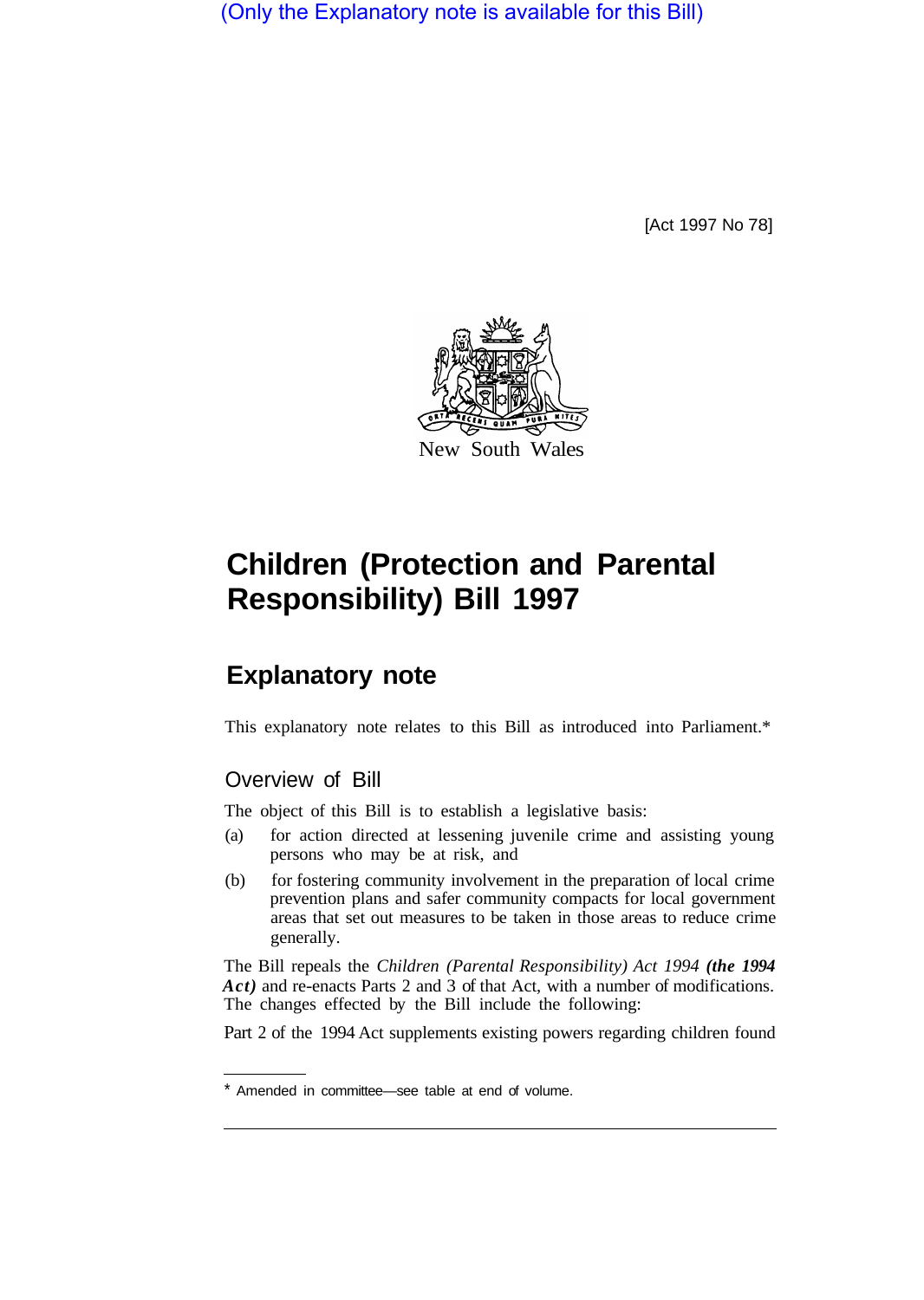Explanatory note

guilty of committing offences by enabling the courts to require children and parents to enter undertakings as to future behaviour, to undertake counselling, and to require parents to become involved in the proceedings. Clause 6 of the Bill gives greater guidance to the courts as to the matters to be taken into consideration in deciding to take such action and emphasises that the best interests of the child are the paramount consideration.

Part 3 of the 1994 Act provides for the safe escort of children from public places to their homes or certain other places, where police officers consider the action may reduce the likelihood of crime or exposure of children to risk. Part 3 of this Bill provides instead for the safe escort of children from public places to their homes or certain other places, where police officers consider the children are not subject to the supervision or control of a responsible adult and are in public places in circumstances that place, or are likely to place, the children at risk.

The powers conferred by the new Part will be exercisable only in local government areas (or portions of areas) declared, after wide community consultation, to be operational areas.

Part 3 of the 1994 Act permitted children to be taken to places of refuge. The new Part establishes a hierarchy of places (described in greater detail in the Outline of Provisions of this Bill below) to which a child may be taken and emphasises that the first preference is to take a child to the child's home.

The proposed Part makes it clear that the powers are intended only to provide care on a very short term basis for children at risk and do not affect the provision of longer term assistance for children in need of care under the *Children (Care and Protection) Act 1987.* 

The proposed Part emphasises that the best interests of the child are the paramount consideration. Provision is also made to require the child's wishes to be taken into consideration and to take into account the special needs of Aboriginal children, Torres Strait Islander children and children of other particular cultural heritages. The proposed Part also contains more detailed provisions than the 1994 Act to describe, and limit certain of, the powers that may be exercised under the Part.

The Bill also includes provisions (Part 4) to establish a framework for the adoption by local government councils, following community consultation, of local crime prevention plans setting out measures to be taken in their areas to reduce crime generally. Such plans may be approved by the Minister administering the Act *(the Minister)* as safer community compacts if they accord with guidelines issued by the Minister and certain other requirements. The Minister is given the power to assist such councils in the funding of the development, and in undertaking initiatives proposed by, safer community compacts.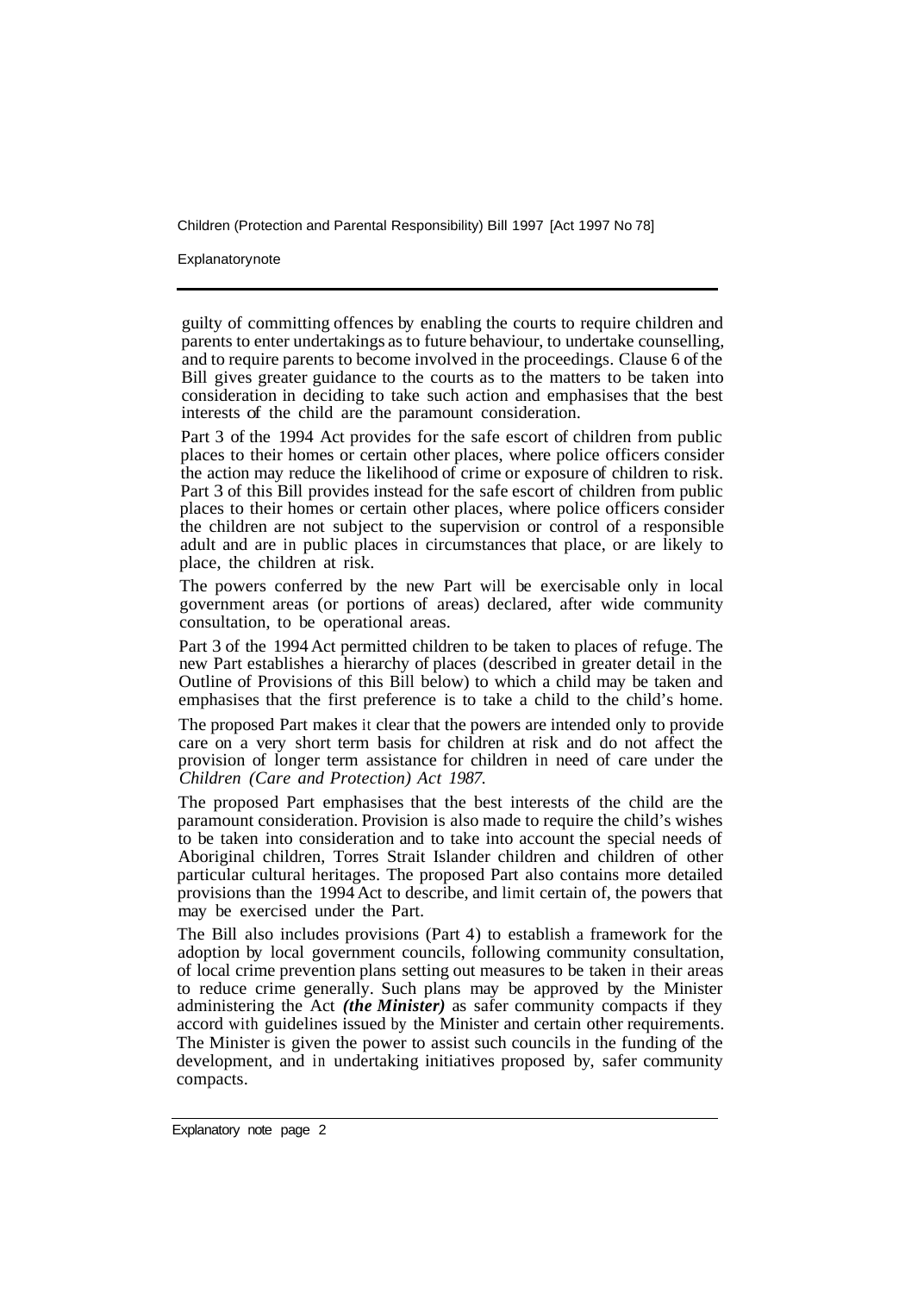Explanatory note

## Outline of provisions

#### **Part 1 Preliminary**

**Clause 1** sets out the name (also called the short title) of the proposed Act.

**Clause 2** provides for the commencement of the proposed Act on a day or days to be appointed by proclamation.

**Clause 3** defines certain words and expressions used in the proposed Act, including definitions of *parent* and *carer. Area* is defined to mean an area within the meaning of the *Local Government Act I993* and to include part of an area.

**Clause 4** deals with the operation of the proposed Act. Subclause (1) makes it clear that the proposed Act does not affect any functions exercisable apart from the Act. Subclause (2) extends the Act to matters arising before the commencement of the proposed section.

**Clause 5** provides that notes included in the Act do not form part of the Act.

#### **Part 2 Parental responsibility**

**Clause 6** states that the guiding principle for a court in determining whether to take action under the proposed Part is the best interests of the child and gives some examples of matters a court may take into consideration.

**Clause 7** enables a court to require one or more parents to be present during criminal proceedings against a child.

**Clause 8** enables a court to require a child to give an undertaking relating to his or her future behaviour (including undertakings requiring parental supervision) and to require parents to be present at court in the event of a breach of such an undertaking.

**Clause 9** enables a court to require a parent or parents to give undertakings relating to the future behaviour of a child, including undertakings guaranteeing compliance with an undertaking given by the child, undertakings relating to acts of the parents, and the giving of security for the good behaviour of the child.

**Clause 10** enables a court to require a child whom it finds guilty of an offence and the child's parent or parents to undergo specified counselling.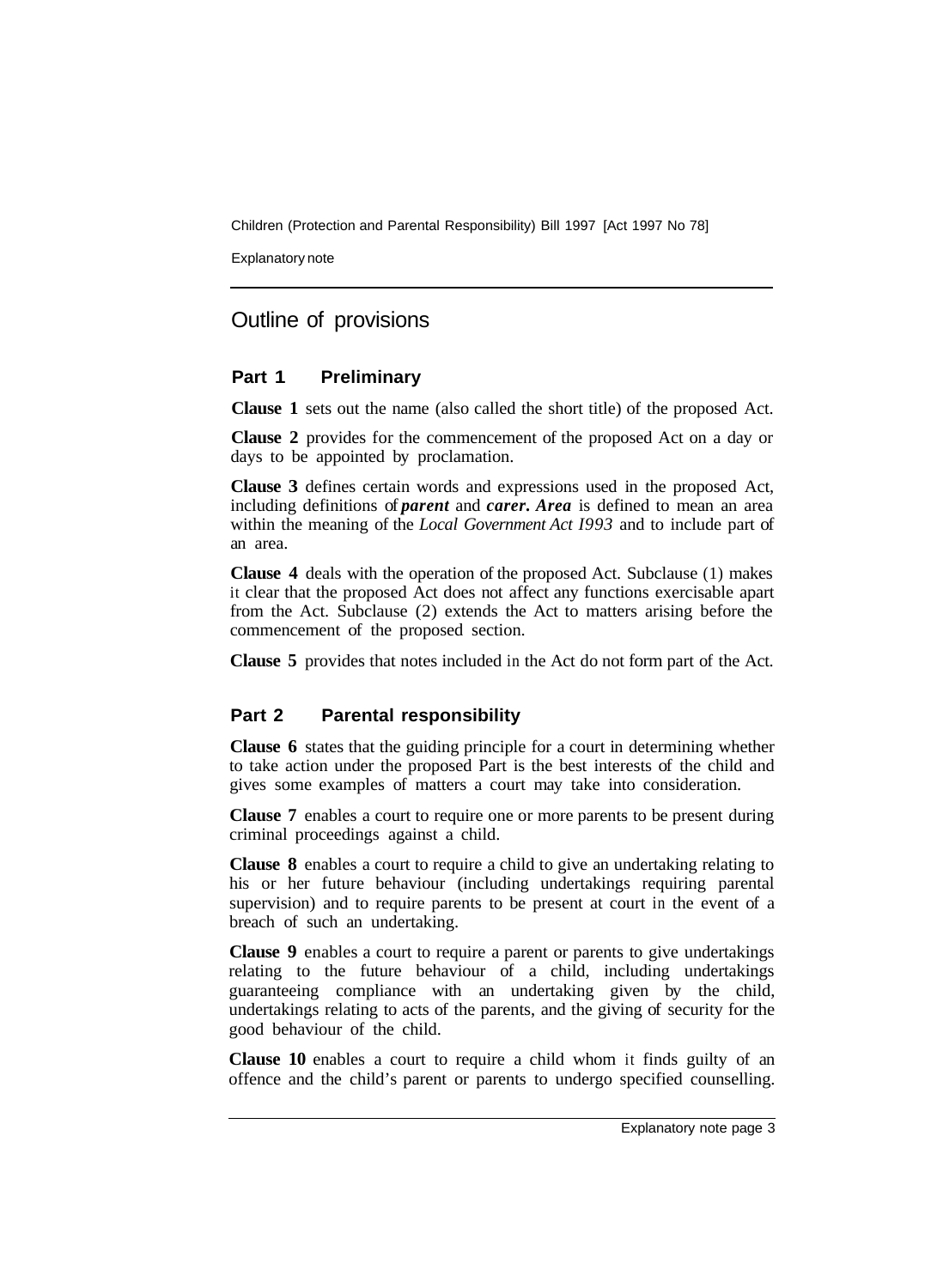Explanatory note

**Clause 11** makes it an offence for a parent, by wilful default or by neglecting to exercise proper care and guardianship of a child, to contribute directly or in a material respect to the commission of an offence by the child.

**Clause 12** contains ancillary provisions enabling rules of court to be made compelling attendance of parents and children before a court for the purposes of, and undertakings required to be given under, the Part, and applies certain provisions of the *Justices Act 1902* relating to warrants and summonses. It also enables rules of court to be made with respect to undertakings. It also makes it clear that a court may exercise all or any one or more of the functions under clauses 7, 8, 9 and 10 in any particular matter.

### **Part 3 Welfare of children in public places**

Proposed Part 3 provides for the safe escort of children from public places to their homes or certain other places, where police officers consider the children are at risk.

Part 3 of the proposed Act will enable police officers to remove children from public places in local government areas (or portions of areas) that have been declared to be operational areas for the purposes of the Part and to escort them to a number of alternative places. The first preference is to escort them to the home of their parents (or, in the case of a child who is in care or custody under Part 6 of the *Children (Care and Protection) Act 1987)* to their care residence. If the child cannot be escorted to, or it would be inappropriate to leave the child at, his or her parent's residence or care residence, the child may be escorted to and left at the home of a close relative nominated by the child. If the child cannot be escorted to, or it would be inappropriate to leave, the child with a relative, the child is to be placed in the care of the Director-General of the Department of Community Services. If the child cannot be placed in the care of the Director-General the child is to be placed in the care of a person approved by the Director-General.

The Part includes provisions to describe the circumstances in which a police officer may remove a child from a public place and to delineate and limit the action the police officer may take. It also includes provisions to ensure the special needs of Aboriginal children, Torres Strait Islander children and children of a particular cultural heritage are recognised.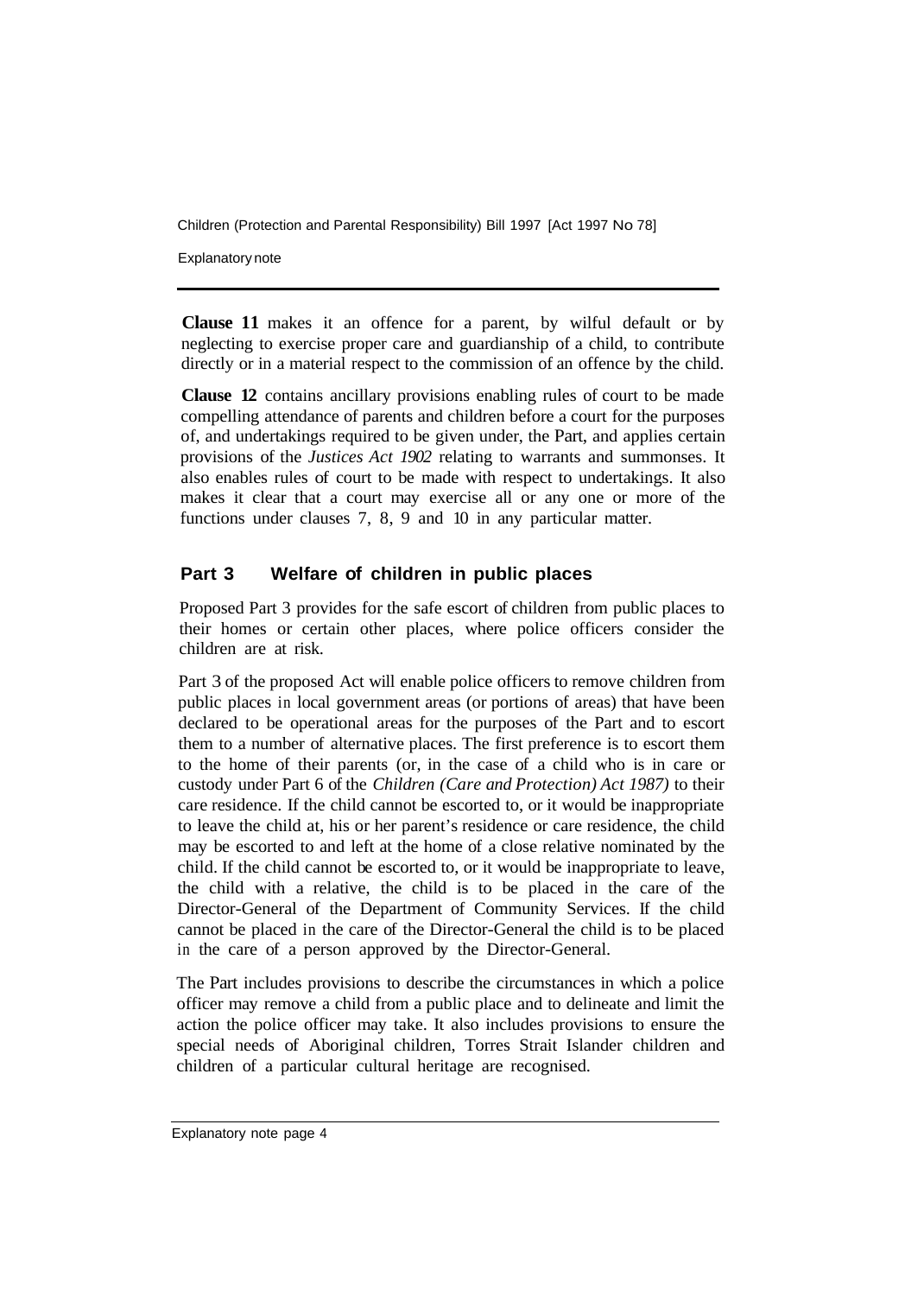Explanatory note

#### **Division 1 Declaration of operational area**

**Clause 13** states that the object of Division **1** is to provide for the declaration of the areas (or portions of areas) in which the powers conferred by Division 2 of the proposed Part on police officers to remove children from public places may be exercised.

**Clause 14** enables the Minister, at the request of the council for an area (or a portion of an area), to declare the area or a portion as an operational area for the purposes of Division 2 of the proposed Part by an order. The Minister is required to consult with the Minister for Community Services and Minister for Police before declaring an area or a portion of the area to be an operational area and to have regard to a number of stated relevant considerations, including the extent and nature of crime in the area, the community consultation that has been undertaken and the facilities and initiatives that have been taken to provide youth with support in the area.

**Clause 15** provides for the duration of orders declaring areas (or portions of areas) as operational areas.

**Clause 16** provides for the amendment or revocation by order of orders declaring areas (or portions of areas) to be operational areas.

**Clause 17** requires orders under the proposed Division to be published in the Gazette and in a newspaper circulating generally in the area (or a portion of the area) concerned.

#### **Division 2 Removal of children from public places**

**Clause 18** describes the persons to whom the proposed Division will apply. The Division applies to a person who is in a public place and who a police officer believes on reasonable grounds is a child under the age of 16 years.

**Clause 19** provides that a police officer may remove a child to whom the Division applies from a public place in an operational area if the officer believes on reasonable grounds that the child:

- (a) is not subject to the supervision and control of a responsible adult, and
- (b) is in the public place in circumstances that place the child at risk.

**A** child is at risk for the purposes of clause 19 if:

- (a) the child is in danger of being physically harmed or injured, or
- (b) the child is in danger of abuse (including assault and sexual assault, ill treatment and exposure to behaviour that may cause psychological harm to the child), or
- (c) the child is about to commit an offence.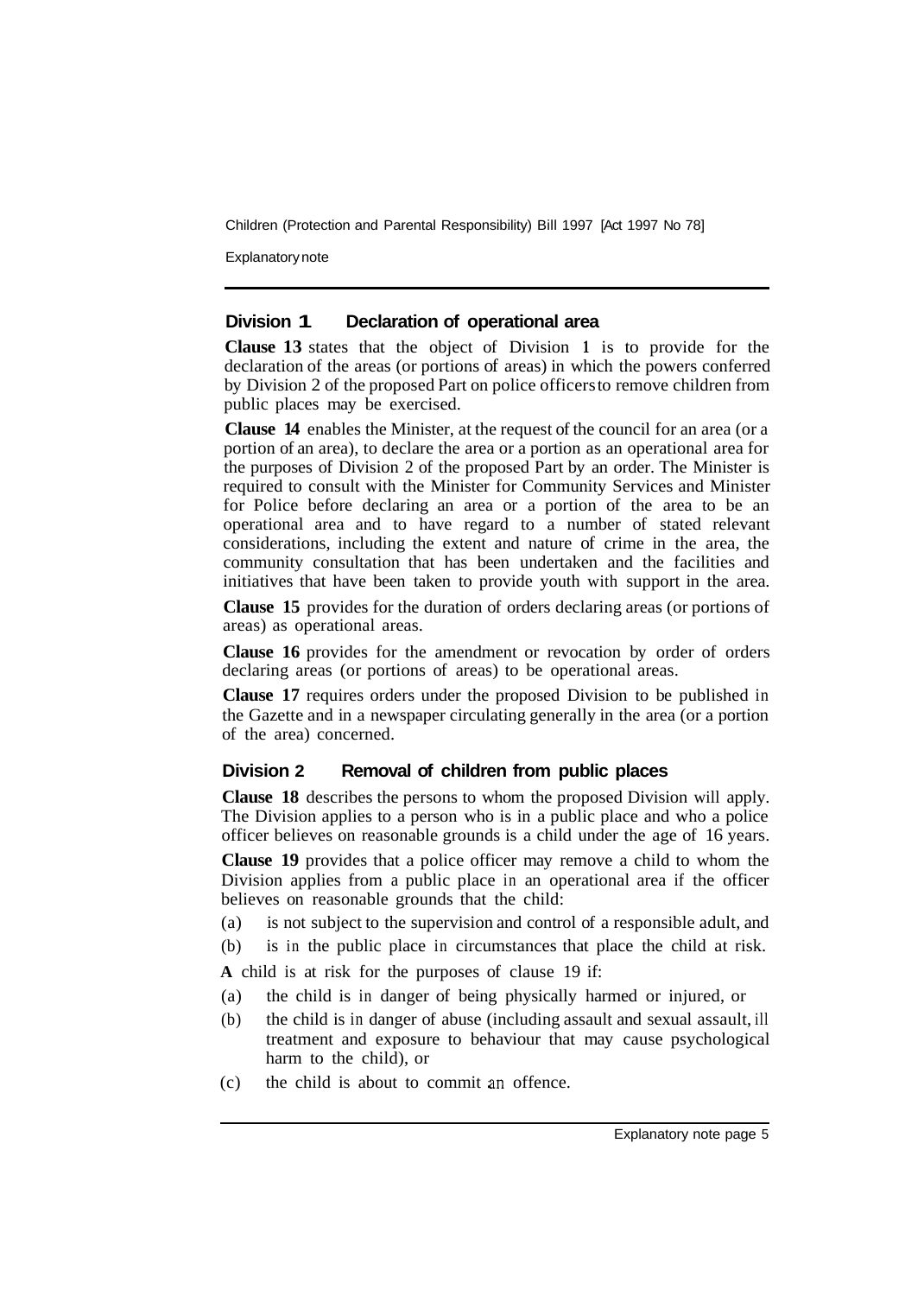Explanatory note

The clause requires a child who is removed from a public place to be escorted to another place and placed in the care of a person in accordance with clause 22.

**Clause** 20 makes it clear that the proposed Act has effect in addition to the *Children (Care and Protection) Act 1987.* The Part enables police officers to make temporary arrangements for the care of children. It will not affect the powers conferred on police officers and the Director-General of the Department of Community Services and others in relation to children under that Act.

**Clause 21** states the guiding principle to be taken into account by a police officer who removes a child to whom the Division applies from a public place. It makes it clear that the paramount duty of a police officer is to ensure that any action taken is in the best interests of the child concerned.

**Clause 22** describes the places to which and persons in whose care a child removed from a public place under the proposed Division may be taken or placed. A child who cannot be left with a parent or carer or close relative may be placed in the care of the Director-General of the Department of Community Services or with a person approved by the Director-General under clause 24 for a period not exceeding 24 hours (or such shorter period as may be prescribed by the regulations) as may be necessary for arrangements to be made to return the child to a parent or carer. After the expiration of that period, the child is to be released or otherwise dealt with according to law.

**Clause 23** prevents a police officer from escorting (or arranging for another police officer to escort) a child removed from a public place under the Division to, or leaving the child at, a police station. It also prevents a police officer from leaving a child at any place if the police officer considers it would be detrimental to the best interests of the child to do so. It also requires the police officer to take into account any wishes or feelings expressed by the child.

**Clause 24** provides for the Director-General to approve persons residing in, or in the vicinity of, an operational area as suitable persons with whom a child who cannot be left at his or her home, with a relative or in the care of the Director-General can be left. The Director-General will be able to designate persons who are of a similar background to, or understand the special needs of, Aboriginal children and children of any other particular cultural heritage as persons with whom children of that background may be left.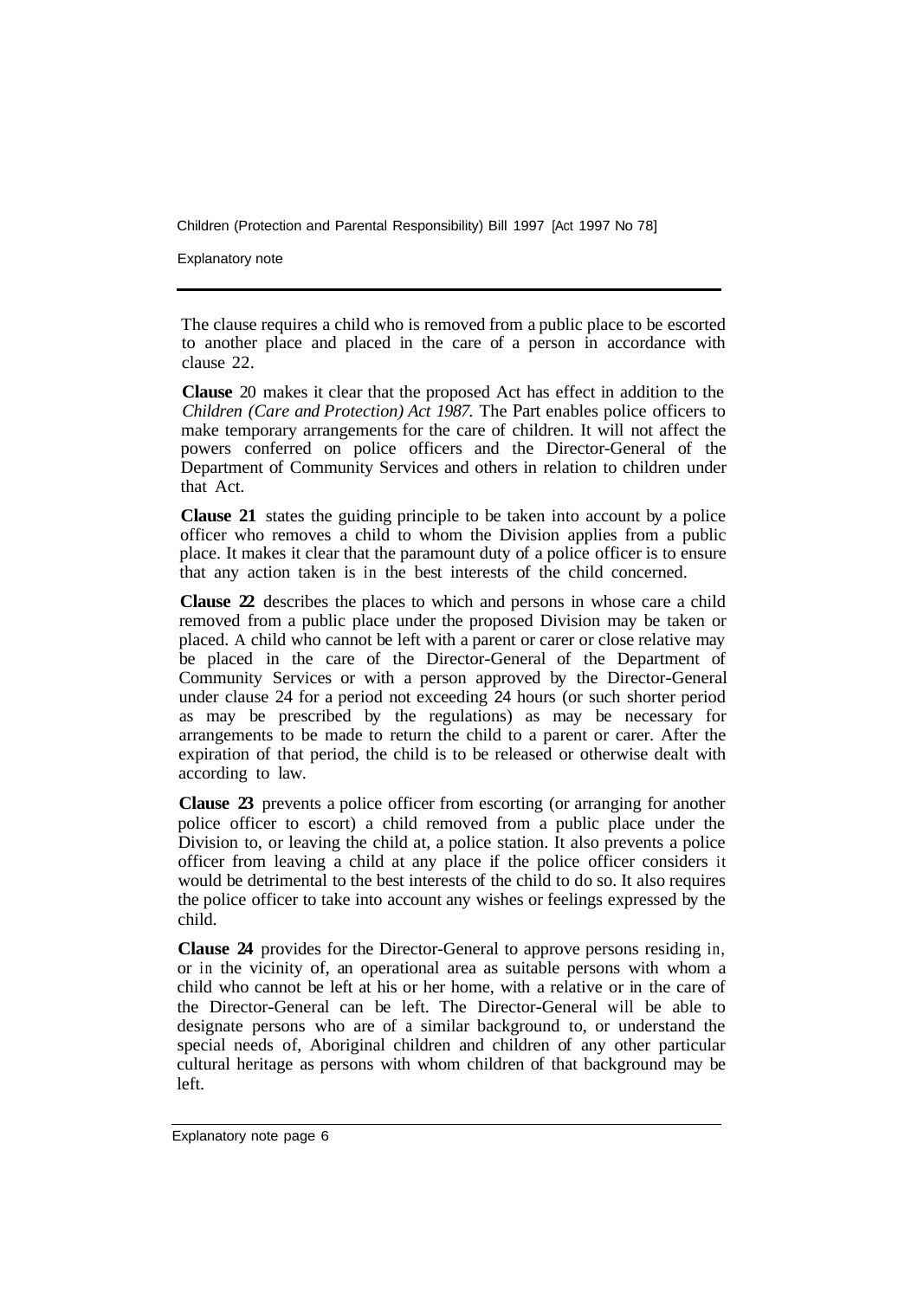Explanatory note

**Clause 25** requires a police officer who places a child in the care of a person other than a parent or carer, or who leaves a child at a residence in the absence of a parent or carer, to notify the child's parent or carer unless this would be contrary to the wishes of the child and the police officer considers it would not be in the child's best interests to do so.

**Clause 26** makes it clear that the powers conferred by the proposed Division are exercisable without further authority than that conferred by the Division, and that a police officer is to exercise functions under the Division in conformity with any relevant directions issued by the Commissioner of Police and subject to any limitations imposed by the regulations.

**Clause 27** facilitates the escort of children to whom the proposed Division applies who are removed from public places to their homes by enabling a police officer to request such a child to state his or her name and age and parent's or carer's residential address.

**Clause 28** authorises a police officer to use reasonable force in removing and escorting a child under the proposed Division.

**Clause 29** enables a police officer to search for, and remove, concealed weapons from children to whom the proposed Division applies.

### **Part 4 Local crime prevention**

#### **Division 1 Preliminary**

**Clause 30** states the objects of proposed Part 4. The objects are:

- (a) to work towards a safer environment by fostering community involvement in the development of local crime prevention plans prepared on the initiative of local government councils (with the assistance, at the request of the councils, of the Minister) for measures to be taken within their areas to reduce crime, and
- (b) to assist in the funding of the development of safer community compacts and of certain initiatives under the safer community compacts through grants made by the Minister.

#### **Division 2 Preparation of plans**

**Clause 31** provides for the preparation of draft local crime prevention plans for an area by the council of the area. The Minister may, at the request of the council, assist in the preparation of the draft plan.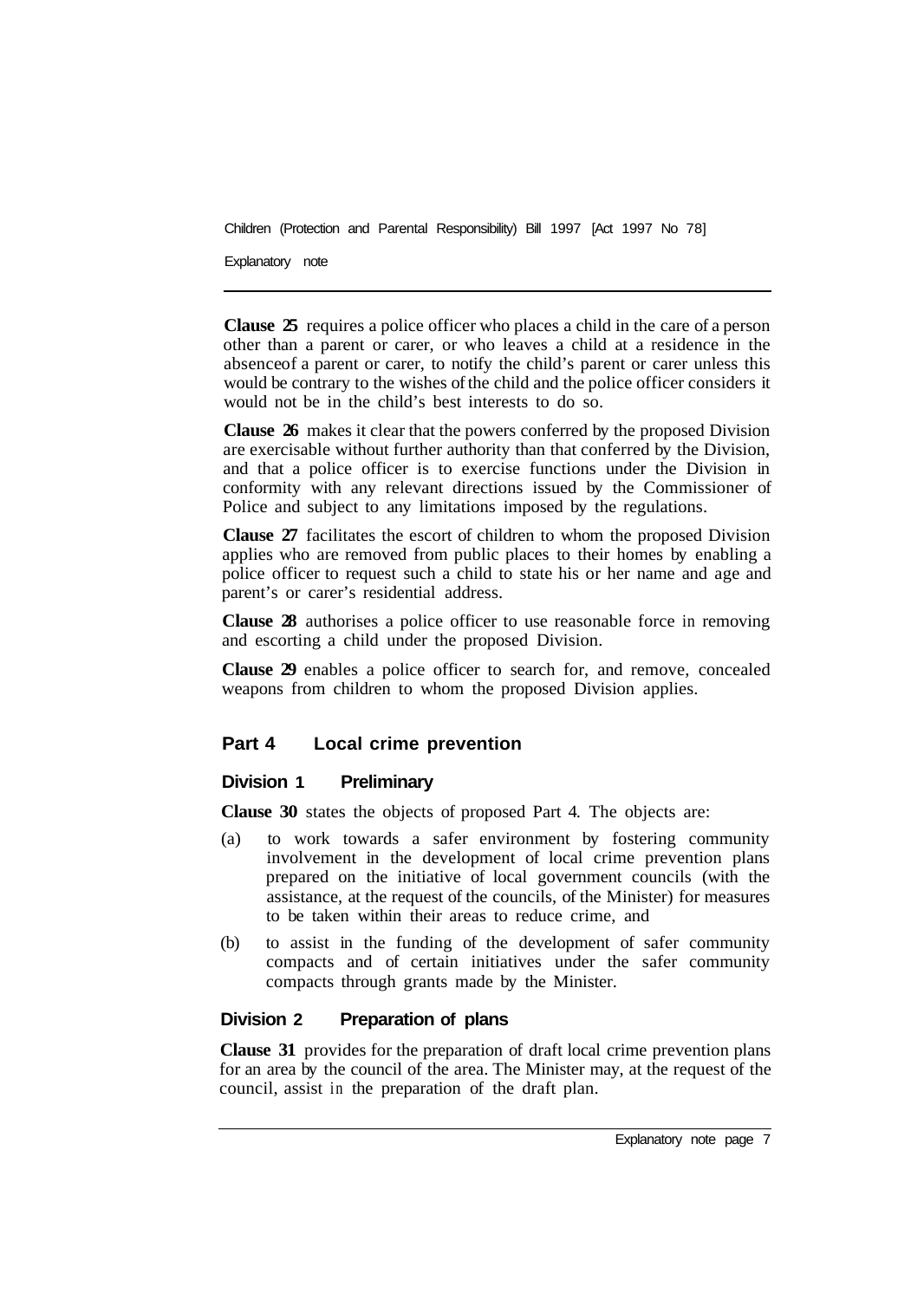Explanatory note

**Clause 32** enables the Minister to issue guidelines with respect to the preparation and content of local crime prevention plans.

**Clause 33** sets out examples of some matters for which provision may be made by a local crime prevention plan.

**Clause 34** requires a council to give public notice of a draft local crime prevention plan.

**Clause 35** provides for the adoption of a draft local crime prevention plan by the council.

**Clause 36** provides that a local crime prevention plan has effect for the period specified by the council in adopting the plan.

**Clause 37** provides for the amendment or revocation of local crime prevention plans.

**Clause 38** requires a council to publish a local crime prevention plan for an area in a newspaper circulating generally in the area and in the Gazette. The council is also required to give notice if it revokes or amends a plan.

#### **Division 3 Safer community compacts**

**Clause 39** enables a council to seek the Minister's approval, as a safer community compact, of a local crime prevention plan prepared by it either before or after it is adopted by the council. The Minister may approve the plan after having regard to certain relevant matters specified in the clause and after consultation with the Minister for Community Services and the Minister for Police.

**Clause 40** states the effect of approval of a safer community compact. An approved plan is to comprise a safer community compact for so long as the approval remains in force. The Minister is authorised to make grants to a council for an area for which **a** safer community compact is in force to cover expenses incurred in undertaking any initiative proposed by a compact and to make grants to a council developing a proposed compact or monitoring a compact.

**Clause 41** requires a council for an area for which a safer community compact is in force to report to the Minister as to implementation of the compact and its effectiveness in reducing crime.

**Clause 42** provides for revocation of the approval of a safer community compact in certain circumstances.

Explanatory note page 8